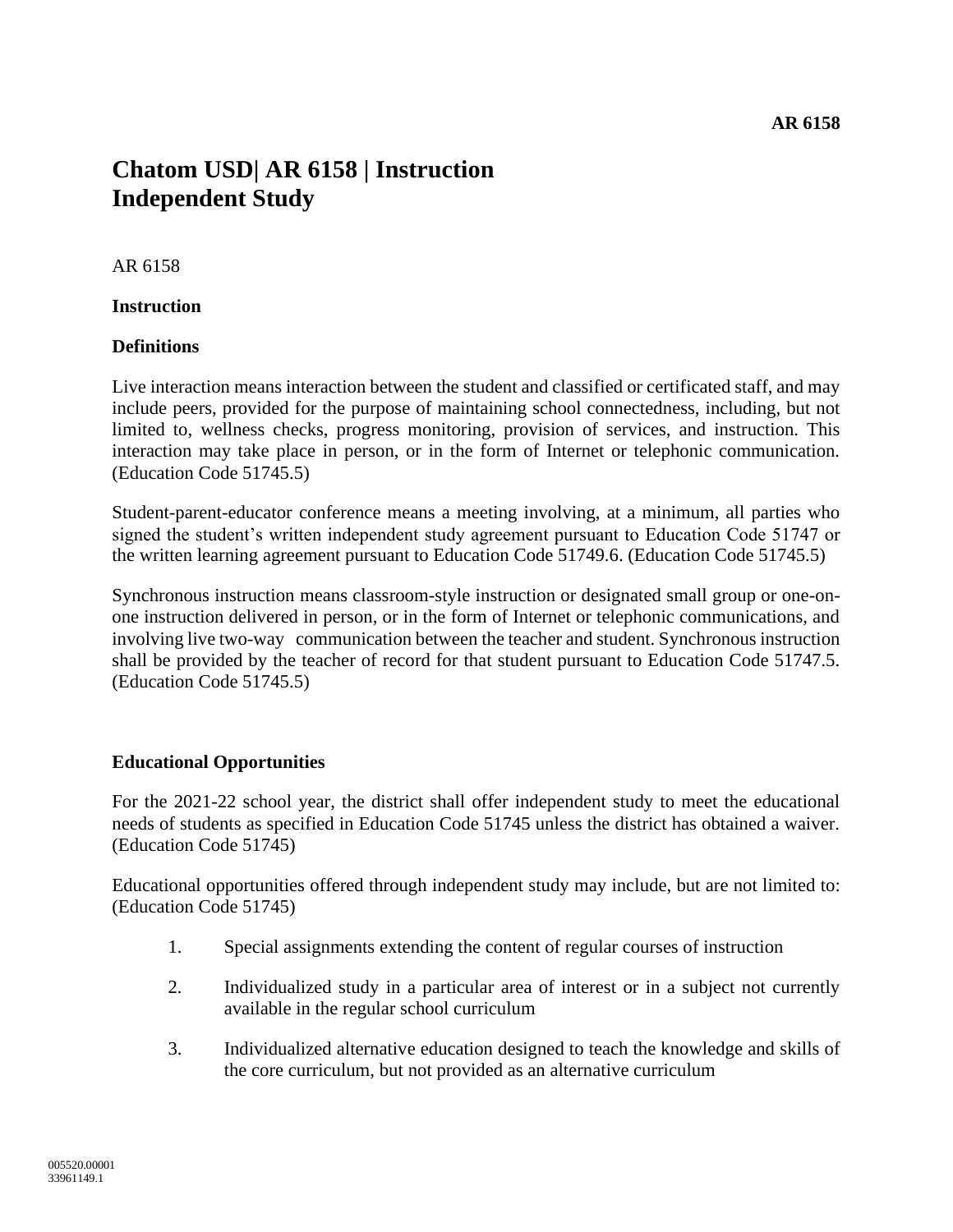- 4. Continuing and special study during travel
- 5. Volunteer community service activities and leadership opportunities that support and strengthen student achievement
- 6. Individualized study for a student whose health, as determined by the student's parent/guardian, would be put at risk by in-person instruction

In addition, when requested by a parent/guardian due to an emergency or illness, independent study may be used on a short-term basis to ensure that the student is able to maintain academic progress in the student's regular classes.

No course required for high school graduation shall be offered exclusively through independent study. (Education Code 51745)

# **Equivalency**

The district's independent study option shall be substantially equivalent in quality and quantity to classroom instruction to enable participating students to complete the district's adopted course of study within the customary timeframe. Students in independent study shall have access to the same services and resources that are available to other students in the school and shall have equal rights and privileges. (5 CCR 11700, 11701.5)

Students participating in independent study shall have access to Internet connectivity and devices adequate to participate in the educational program and complete assigned work. (Education Code 51747)

The district shall not provide independent study students and their parents/guardians with funds or items of value that are not provided for other students and their parents/guardians. Providing access to Internet connectivity and local educational agency-owned devices adequate to participate in an independent study program and complete assigned work consistent with Education Code 51747, or to participate in an independent study course, as authorized by Education Code 51749.5, shall not be considered funds or other things of value. (Education Code 46300.6, 51747.3)

# **Eligibility for Independent Study**

Students are eligible for independent study as authorized in law, and as specified in board policy and administrative regulation.

For the 2022-23 school year and thereafter, the Superintendent or designee may approve the participation of a student who demonstrates the motivation, commitment, organizational skills, and academic skills necessary to work independently provided that experienced certificated staff are available to effectively supervise students in independent study. The Superintendent or designee may also approve the participation of a student whose health would be put at risk by in-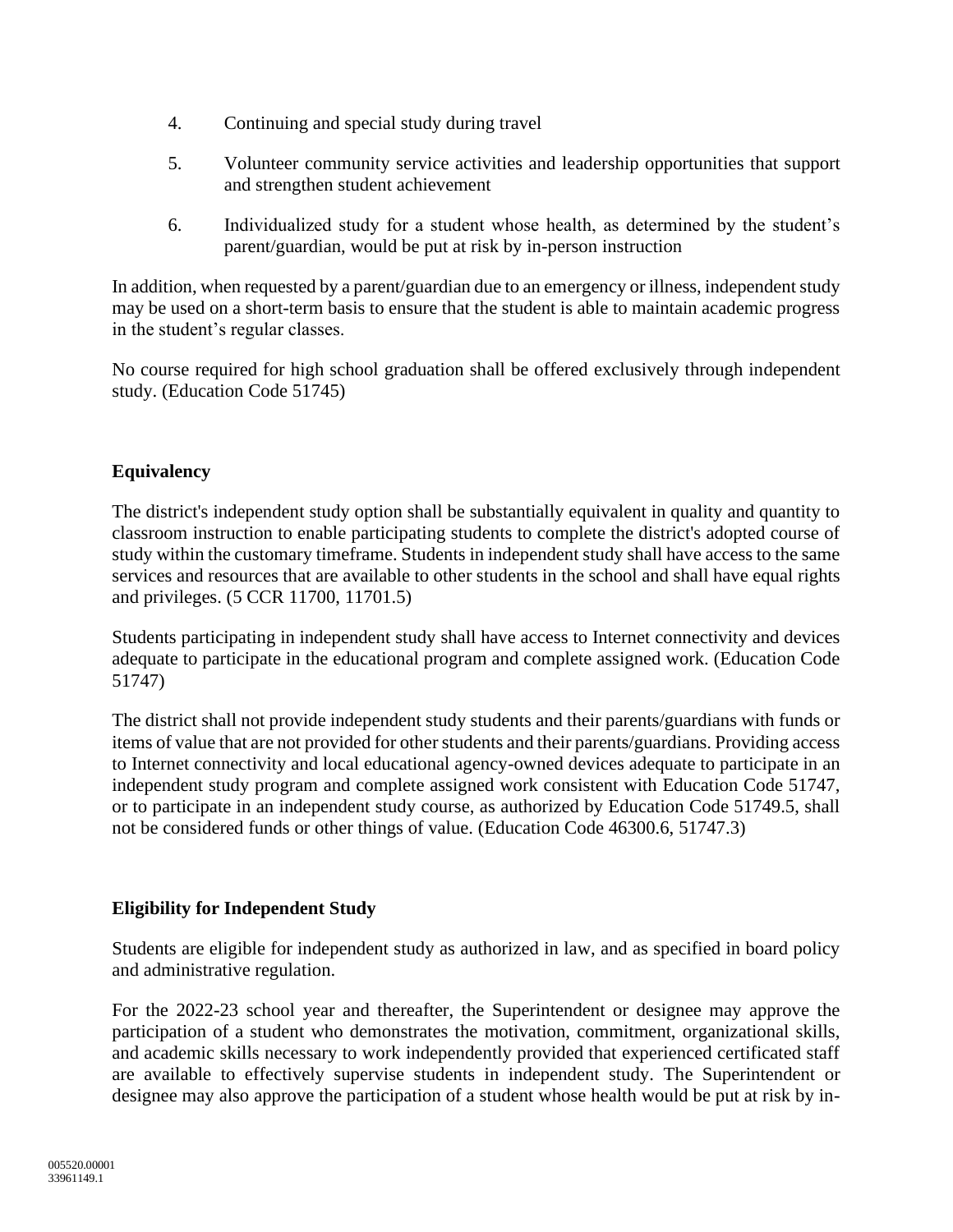person instruction. A student whose academic performance is not at grade level may participate in independent study only if the program is able to provide appropriate support, such as supplemental instruction, tutoring, counseling, ongoing diagnostic assessments, and/or differentiated materials, to enable the student to be successful. For an elementary student, the Superintendent or designee may consider the parent/guardian's level of commitment to assist the student.

A student participating in independent study must be a resident of the county or an adjacent county. Full-time independent study shall not be available to students whose district residency status is based on their parent/guardian's employment within district boundaries pursuant to Education Code 48204. (Education Code 46300.2, 51747.3)

A student with disabilities, as defined in Education Code 56026, shall not participate in independent study unless the student's individualized education program specifically provides for such participation. (Education Code 51745)

A temporarily disabled student shall not receive individual instruction pursuant to Education Code 48206.3 by means of independent study. (Education Code 51745)

Students age 21 or older, and students age 19 or older who have not been continuously enrolled in school since their 18th birthday, may participate in independent study only through the adult education program for the purpose of enrolling in courses required for a high school diploma by Education Code 51225.3 or the Governing Board. (Education Code 46300.1, 46300.4)

No more than 10 percent of the students enrolled in a continuation high school or opportunity school or program, not including pregnant students and parenting students who are primary caregivers for one or more of their children, shall be enrolled in independent study. (Education Code 51745)

## **Monitoring Student Progress**

The independent study administrator and/or supervising teacher shall promptly and directly address any failure by the student to meet the terms of the student's written agreement. The following supportive strategies may be used:

- 1. A letter to the student and/or parent/guardian
- 2. A meeting between the student and the teacher and/or counselor
- 3. A meeting between the student and the independent study administrator, including the parent/guardian if appropriate
- 4. An increase in the amount of time the student works under direct supervision

When the student has failed to make satisfactory educational progress or missed the number of assignments specified in the written agreement as requiring an evaluation, the Superintendent or designee shall conduct an evaluation to determine whether or not independent study is appropriate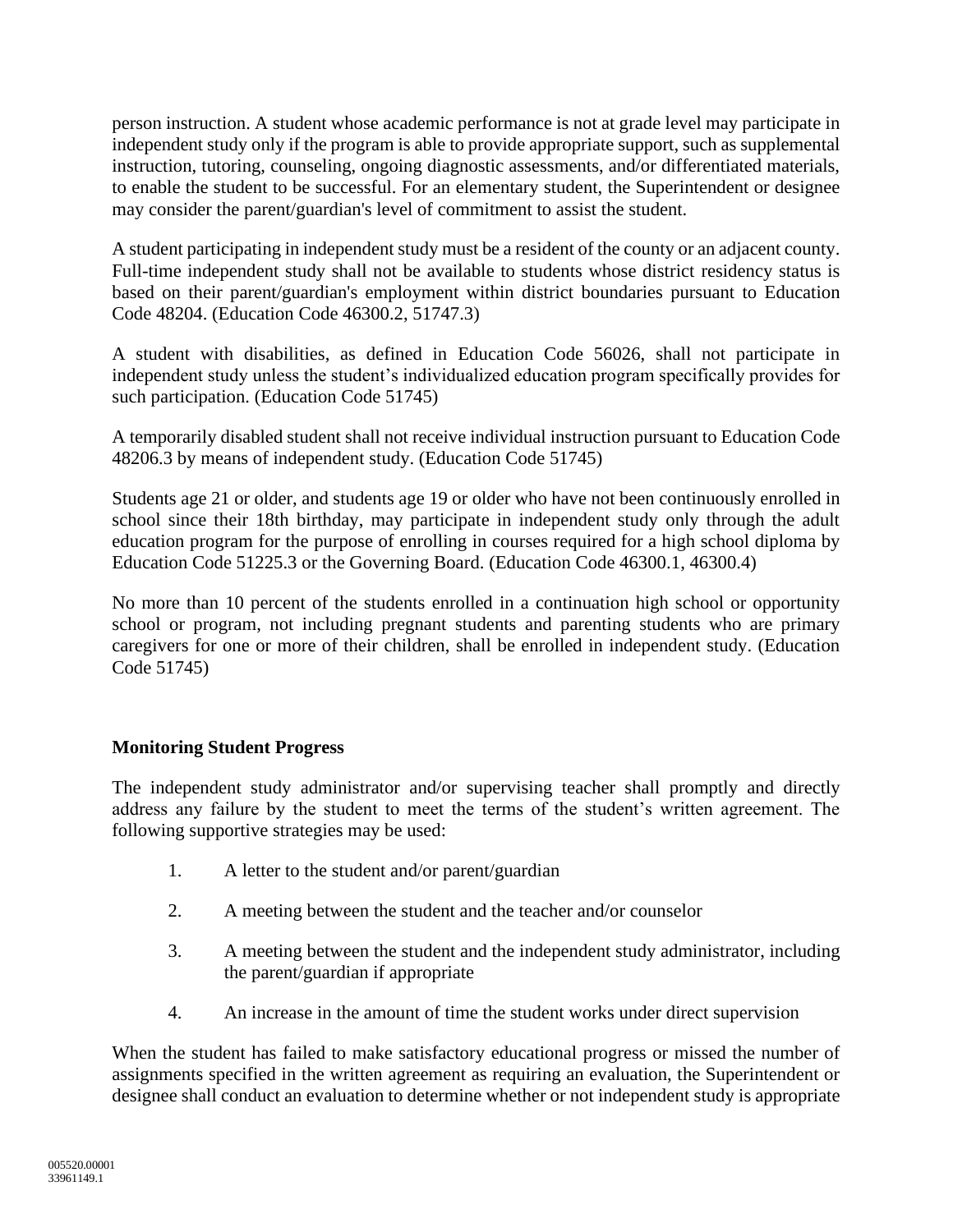for the student. This evaluation may result in termination of the independent study agreement and the student's return to the regular classroom program or other alternative program.

A written record of the findings of any such evaluation shall be treated as a mandatory interim student record which shall be maintained for three years from the date of the evaluation. (Education Code 51747)

## **Responsibilities of Independent Study Administrator**

The responsibilities of the independent study administrator include, but are not limited to:

- 1. Recommending certificated staff to be assigned as independent study teachers at the required teacher-student ratios pursuant to Education Code 51745.6 and supervising staff assigned to independent study functions who are not regularly supervised by another administrator
- 2. Approving or denying the participation of students requesting independent study
- 3. Facilitating the completion of written independent study agreements
- 4. Ensuring a smooth transition for students into and out of the independent study mode of instruction
- 5. Approving all credits earned through independent study
- 6. Completing or coordinating the preparation of all records and reports required by law, Board policy, or administrative regulation

#### **Assignment and Responsibilities of Independent Study Teachers**

Each student's independent study shall be coordinated, evaluated, and carried out under the general supervision of a district employee who possesses a valid certification document pursuant to Education Code 44865 or emergency credential pursuant to Education Code 44300, registered as required by law, and who consents to the assignment. (Education Code 44865, 51747.5; 5 CCR 11700)

The ratio of student average daily attendance for independent study students age 18 years or younger to full-time equivalent certificated employees responsible for independent study shall not exceed the equivalent ratio for all other education programs in the district, unless a new higher or lower ratio for all other educational programs offered is negotiated in a collective bargaining agreement or the district enters into a memorandum of understanding that indicates an existing collective bargaining agreement contains an alternative ratio. (Education Code 51745.6)

The responsibilities of the supervising teacher shall include, but are not limited to: